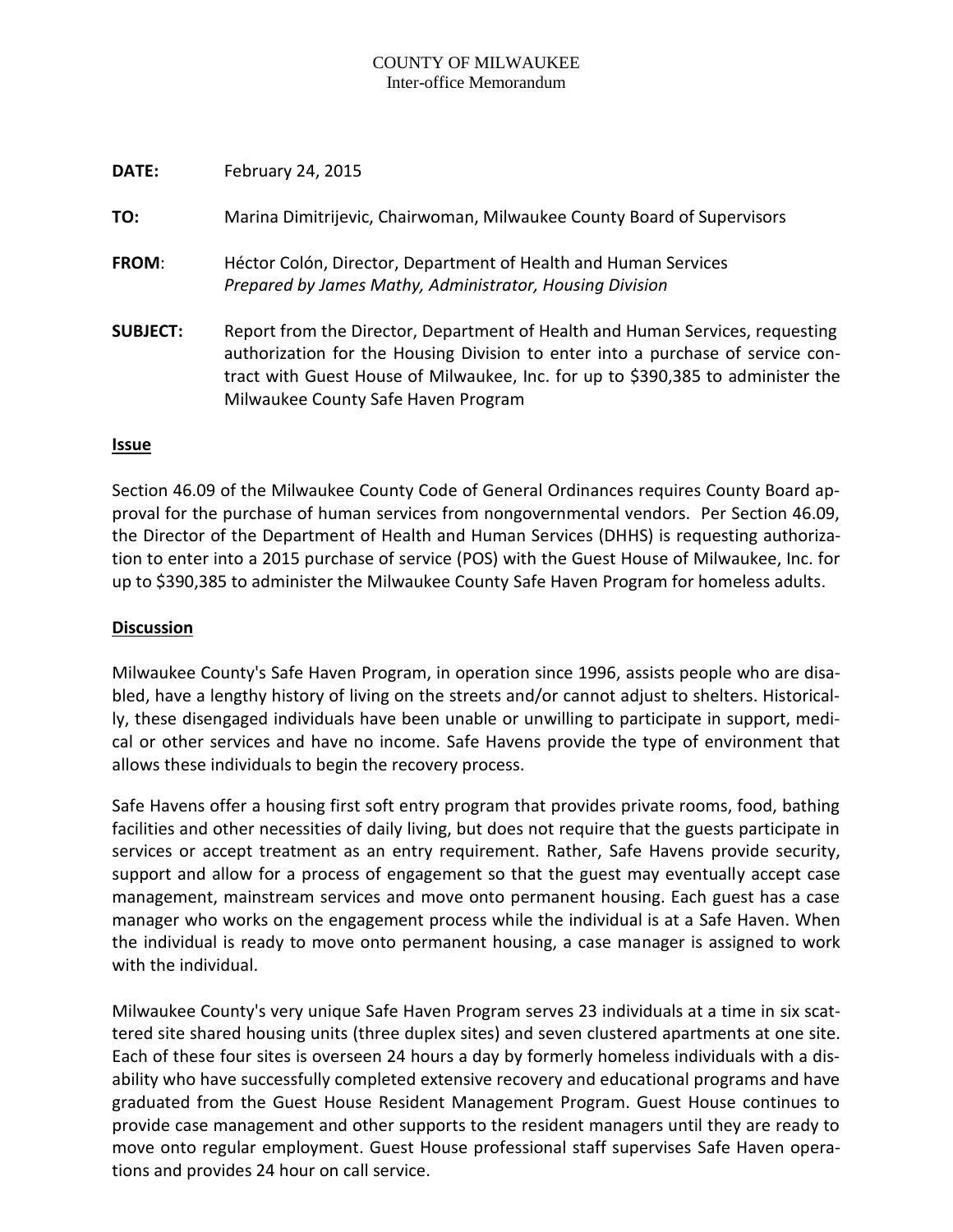Each year, approximately 70-80 difficult-to-serve individuals reside at the Safe Havens. Milwaukee County collaborates with the entire Continuum of Care (CoC) and directly partners with a number of agencies in order to do outreach and operate the Safe Havens. Community Advocates Homeless Outreach Nursing Center, Outreach Community Health Center and other agencies do homeless outreach with individuals who are in need of and eligible for Safe Haven. These agencies work directly with other CoC members to identify seriously mentally ill, homeless individuals. Once referred to a Safe Haven, the referring agency continues to engage with the individuals until they are ready to move onto mainstream services and permanent housing.

Milwaukee County's quiet, homelike, consumer-run Safe Havens are very successful in achieving HUD's goals and the 10-year goals of the CoC. During the last program year, 20 individuals who left the Safe Havens moved into permanent housing and six into transitional housing. Nine individuals secured disability benefits prior to exiting the program.

Under this contract, Guest House will provide 24-hour on-site resident management services to ensure that Safe Haven guests comply with all house rules and building rules; that the Safe Havens function with regular household routines; that a peaceful, cooperative atmosphere is maintained; and that there is professional and appropriate communication with the Safe Haven team and others (e.g., law enforcement, neighbors).

To do this, Guest House will provide Resident Managers who are to be self-selected, previously homeless individuals who are case managed in an aftercare Resident Manager Program. Resident Managers are participants in the Resident Manager Program and are not employees of Guest House. The Resident Manager Coordinator shall provide supervision for the Resident Manager Assistant and case management of the Resident Managers. Guest House will assign Resident Managers, one per 8 hour shift, in each of the Safe Haven dwellings, as agreed upon with Milwaukee County. On-site 24-hour coverage will be provided through a mixture of Resident Managers, professional staff, and 24-hour on call professional staff.

Principal duties and responsibilities of the Resident Managers and Guest House include, but are not limited to:

- Guest intake
- **Professional communications (written and oral)**
- Neighborhood relations
- Record keeping and other "paperwork"
- **EXECOMPLE COMPLIANCE With House Rules/Building Rules**
- Building and resident safety (to include weekly smoke detector testing)
- **Monitor activities**
- **Guest interaction**
- Meeting attendance
- Coordination of meals and assistance/oversight of meal preparation
- Room checks
- Housekeeping (cleaning, laundry, etc.)